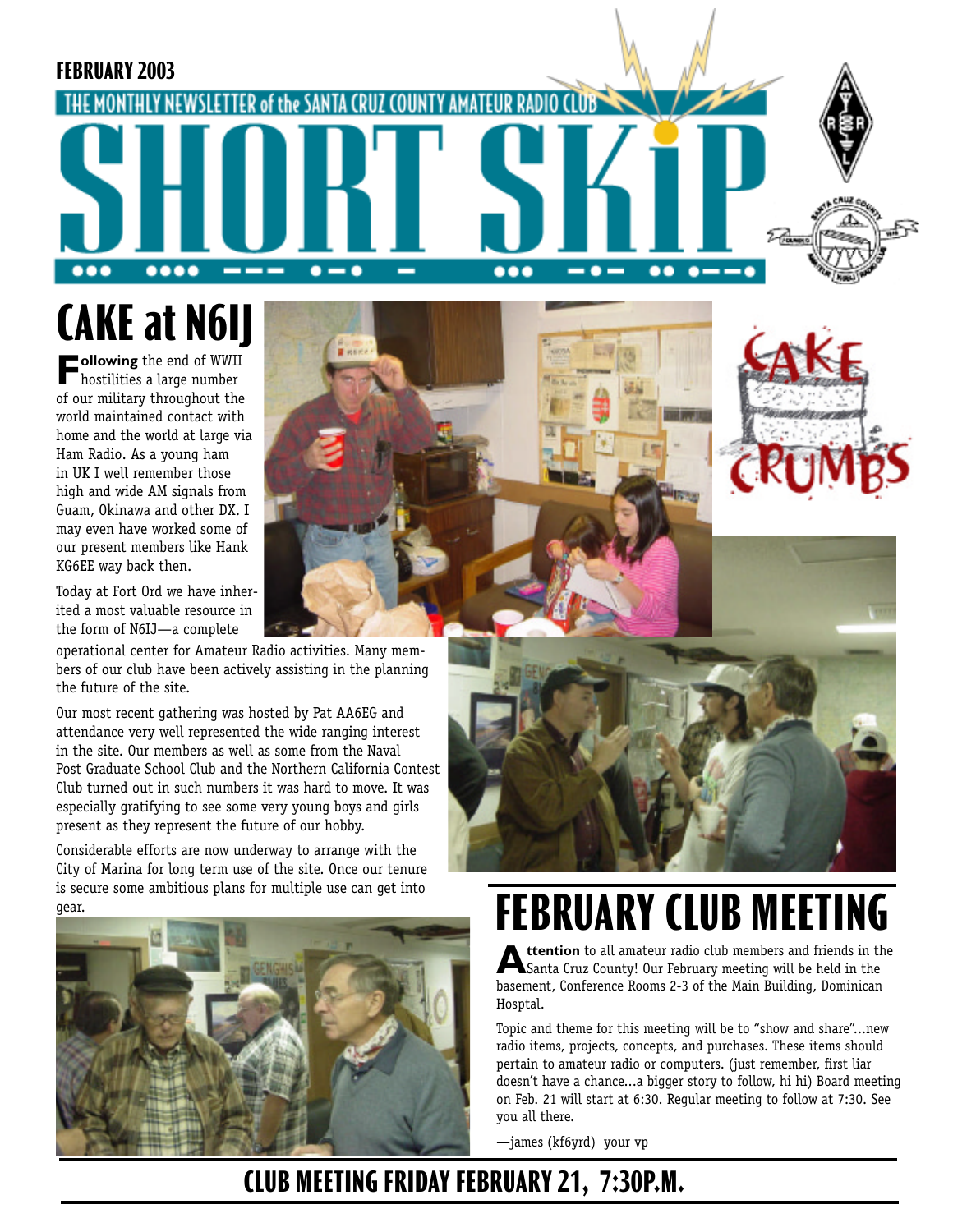# **Need refreshments!**

There weren't any refreshments at the club meeting last night, for the first time in years! We need someone to coordinate the refreshment job for the remaining 10 club meetings of 2003. It's not a tough job at all if you attend club meetings. You can do it any way you want.

Contact president Richard KG6AXD@k6bj.org

—73, Cap secretary

# **HELLO from KOSOVO**

Hello to all!!!...From beautiful downtown Camp Bondsteel,Kosovo!!After a foot of snow a couple of days ago, we are still warm!!Inside,that is...As you all know, after being retired in early June 02, I was 'unretired' quickly (probably because I did a residency in the wrong field...) and brought back to Active Duty for a 3 year plus tour in Germany...unfortunately,there are other adventures that an Army trained ER/Trauma Doc gets to go on...so,for the time being, I am in Kosovo for 3 plus months on deployment to this war-torn region . This is still an armed camp, and it is quite dangerous to leave the safety of our camp.

While I was in Germany,I was licensed as DA 1 MD, and hope to be on the air when I return in a few months, other trips/adventures notwithstanding. I am still trying to get permission from the UN and military to operate from Kosovo(YU land..),and hope to have that soon. I gave myself an ICOM 706 MKII,tuner,etc for christmas, and am itching to get on the CW bands...mebbe I'll so some SSB.. (HIHI...)so,folks, thanx for listening, and I hope to cu some of you in June/July when I come back to paradise(MONTEREY) to pick up my bride so we can enjoy Europe together for this last adventure.

—73/DX....Jerry, K6MD

# **NEW IDEAS**

Where do we want to go and how do we get there from here?

There are many new ideas coming forward from members for activities and investments of various kinds that will shape the future of our club. Like all well-run families we need to do a little planning.

Your Board wants to begin with your input and specifically we would like to know what development projects should be considered.

The purpose of this note is to request that you add to the following list of ideas that have already surfaced.

Our first step in the planning process is to compile a consolidated list of all projects from your response. We initially ask for your ideas unrestrained by questions of cost, feasibility and priority. Please do not comment extensively on the pros and cons of any item at this stage, you will shortly have that opportunity.

In the next step the Board will put together a brief description of each project on the consolidated list. We will then invite members to participate in a process to apply their assessments of priority and feasibility to the initial wishlist. Details of how this will be accomplished will be forthcoming.

At the end of that step the Board will have a plan that sets a destination, a direction and a timeline and with this the Club can take organized steps towards implementation.

Here is a list of ideas that have come to our attention. Please add your ideas.

Candidate Development Projects in no order of precedence

- Remote control of a K6BJ HF station
- K6BJ/UHF repeater radio replacement
- 6 meter repeater at K6BJ site
- Weather station, connected to 2 Mtr Rptr(s).
- Automatic 2 Mtr FM direction finding
- 220 MHz Condor networking • Internet access at club station/repeater(s)
- EME capabilities
- —73, Ron W6WO

### **"NEW" COOL WEB SITES** COOL FEATURE COST URL www. CREDIT

| Slow Scan on Echo-link          | Free | www.G7VBX.CO.UK                       | W6WO   |
|---------------------------------|------|---------------------------------------|--------|
| Satellite Tracking [ORBITRON]   | Free | www.stoff.pl/                         | W6W0   |
| Satellite Tracking              | Free | www.david-taylor.pwp.blueyonder.co.uk |        |
|                                 |      | /software/wxtrack.htm#DownloadWX      |        |
| Play with Receiving Live PSK 31 | Free | www.hamradio-portal.com/psk/          | W6W0   |
| <b>UCSC Linux Users Group</b>   | Free | sluglug.ucsc.edu/                     | KG6MBQ |
| Topo / Doppler, etc.            | Free | www.gi4gty.com/satscape/              | W6W0   |
| Air Core Balun Chokes           | Free | k1ttt.net/technote/airbalun.html      | AA6FG  |
|                                 |      |                                       |        |

# **ESPECIAL CONTRACTOR DE CONTRACTORES**

Published 12 times per year. Free to members. *Santa Cruz County Amateur Radio Club, Inc.* Post Office Box 238 Santa Cruz, CA 95061-0238

Editor and Publisher Ron Baldwin, K6EXT (831) 419-1025 K6EXT@fireclay.com Columnist: Art Lee, WF6P Writer: Ron Skelton, W6WO Distribution: Elaine Pennell, KE6FRA

### **PRINTABLE LICENSE**

After getting asked the 3rd time for the URL and how one can get an online copy of their FCC license, this might be an item of general interest. Like everything that involves the FCC, printing your license is somewhat of an ordeal.

Start at the ULS search page:

http://wireless2.fcc.gov/UlsApp/UlsSearch/ searchLicense.jsp

Type in your call sign in the search box.

(If you're looking for your marine radio or GROL license, use your last name as the search key). Double click on your call sign from the list.

Double click on "reference copy".

There's your printable license.

However, if you try to just print it, all the lines and shading disappear. That's because the web designer used the form as the page background. To print it correctly, you need to convince the browser to print the background.

• IE 5.5 and 6.0:

 Tools -> Internet Options -> Advanced -> Printing -> Print background colors...

• NS 4.80 and 7.0 beta

File -> Print Setup -> Print backgrounds

• Opera 6.05 and 7.0 beta

 File -> Print Options -> Print page backgrounds

Note that the printed license does not include the FCC logo and that the logo does not appear anywhere on the FCC web pile. Very strange.

—WB6SSY

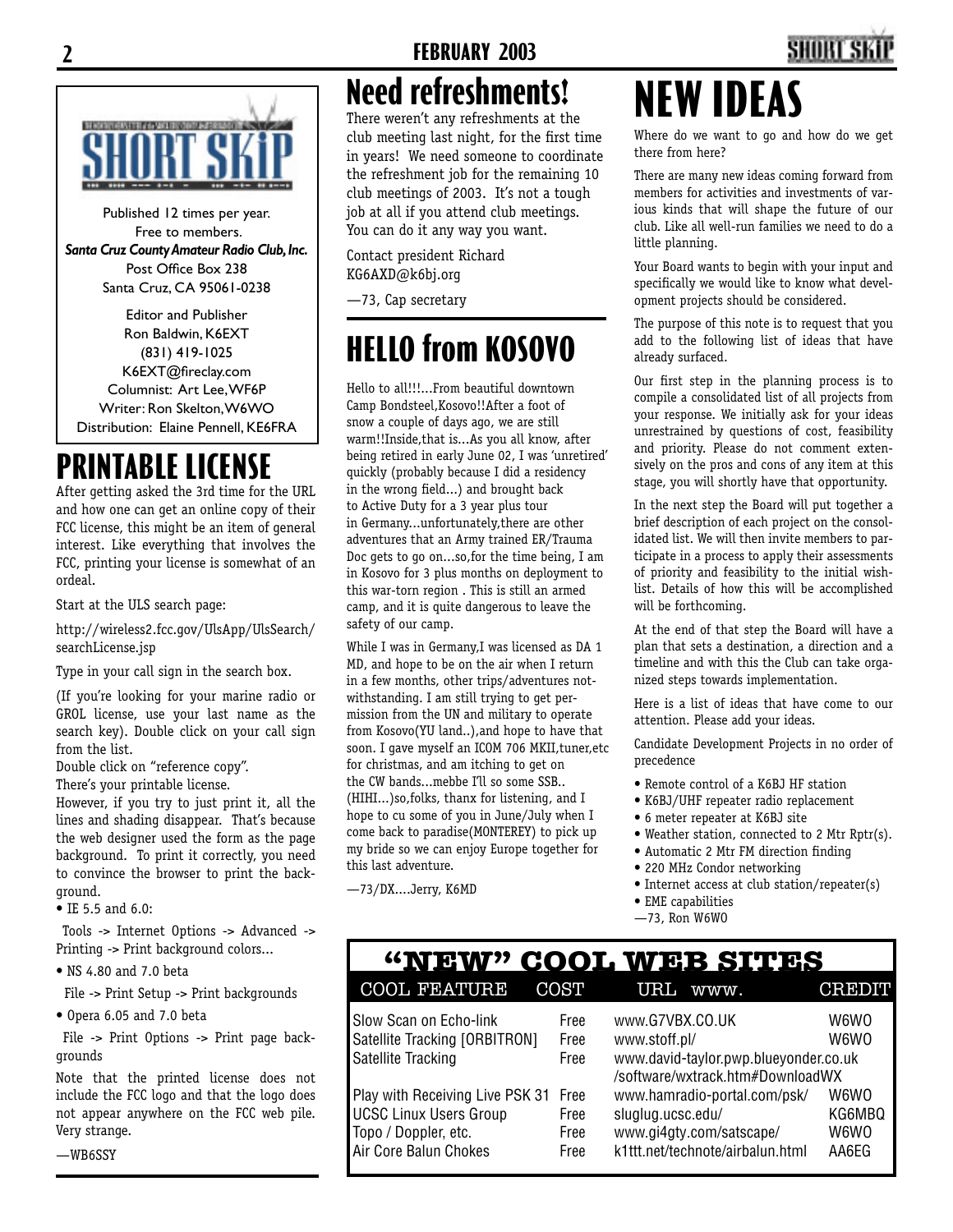### SHOKT SKII



Every once in a while you hear something nice. This morning I was tuning the voice portion of the 40 meter band and heard someone on a net, welcoming a visitor. The net controller said that he was not going to get into a hair-pulling contest with the contentious and obnoxious visitor who had been making an on-going nuisance of himself on several nets and QSOs. "I'm not going to fight with you this morning," the controller said, "but please join us in good faith." The recalcitrant visitor was taken aback and agreed that it was a nice day. The controller came back and told briefly about a house he was building. They exchanged a few courteous remarks and their talk ended pleasantly. How refreshing it was to hear a situation defused. Somewhere I read that a kind word turneth away wrath. It works!

The other day I called Terry, N6NUN, on 40 meters. He was in his truck in Watsonville and having antenna troubles. He called me on a cell phone, suggesting we go to 15 meters, which we did. He had a light copy on me so we QSY'd to the K6BJ repeater. While discussing my ammo reloading details, our new club member Craig, W6WL, came on, asking if I was proficient in .45 cal automatics. I told him I had fired them in the Navy, but was not particularly --- well, let's say, I hadn't earned any medals for accuracy. Craig used to hand-load .45 cal ammo but hasn't for a while. "It's not the expense, necessarily," he said, "but it does take a lot of time to do." We agreed that hitting a little white ball around a course, whale watching, working CW, web surfing, etc., were all time consumers too. I guess it depends upon what you want to do with your personal 24 hour day. As long as it's fun, I guess we continue to do it.

I inched forward a car length at a time in the flow of university traffic on High Street headed down to King and then Mission. I had plenty of time to check out

#### **FEBRUARY 2003 3**

the other cars in line with me, and as most hams do, checked for antennas and call sign license plates. Then my eyes followed a really big SUV, examining the various window and bumper stickers adorning its rear section. There was one, larger than the others, boldly saying, "No Blood For Oil!" Huh?

Our daughter gave us a Uniden Power Max 2.4 GHz digital spread spectrum telephone for Christmas. It's really a good one, small, lightweight and very handy. The speaker phone is superior to our old one. Nice also is that we have solid copy on our neighbor's phone conversations as they just purchased the same model. We don't even have to dial their number!

Another gift was a pair of Family Radio Phones. They are low power and good for about 3 miles. Fine for when Donna goes on her walks and I remain home, car-to-car conversations when convoying, locating your mate in a mall, etc. I still prefer 2 meters on simplex for these purposes, but some of our friends or relatives are not hams and it is convenient if going to a park or in a boat out on Folsom Lake. Cell phones are good, but so are these and, except for battery life, there is no time charge.

### **Saturday February 22, 2003. 7:00 AM - 3:00 PM RADIOFEST 2003**

2003 RadioFest chairman Brian W6FVI asked me to pass along his personal invitation to Santa Cruz County residents in particular to head on over for RadioFest.

—73, Cap KE6AFE

A Free Public Service & Family Event!

General Stilwell Community Center Ord Military Community (old Fort Ord) 4260 Gigling Road, Seaside, California

Flea Market, Vendor Booths, Amateur Radio Demonstrations, Free Ham License Exams, Fantastic Guest Speakers, Door Prizes

http://k6ly.org/radiofestinfo.html

http://www.radiofest.org

Talk-in: 146.97- PL 94.8

# **TOWER ORDINANCE**

Santa Cruz County is working on a cellular tower ordinance. JV Rudnick (K6HJU) and I attended the Jan. 29 meeting of the Planning Department, where public comment was being accepted. I spoke on various issues involving cellular technology. There were no comments made by either the audience or the board involving ham radio. The ordinance only covers the un-incorporated areas of the county, and does not involve the various cities. However, the cities are allegedly looking to the county for "guidance".

The board was divided on the issues of cell sites in agricultural and coastal areas. With a vote of 3-2 in favor of the ordinance, it was passed on to the Board of Supervisors for their end of February meeting. I expect a lively meeting.

For the county code online, see:

http://ordlink.com/codes/santacruzco/

13.10.659 is the current interim tower ordinance. 13.10.660 is the new proposed tower ordinance which will not be posted until passed. 13.10.323 is the residential siting restrictions.

Through the efforts of other hams (not me), ham radio towers are somewhat exempted by Section 13.10.660.25iv.

 (iv) The ground-, building-, or tower mounted antenna operated by a federally licensed amateur radio operator as part of the Amateur Radio Service, the height of which (including tower and mast) does not exceed the height limit for non-commercial antennas, which is 25 feet feet above the zoning districts height limit for structures.

The way I read it, the maximum tower height will be  $28ft + 25ft = 53ft$ . The maximum building height for a single story residence is 28ft with some exceptions for housing near the beach, blocking a view, etc. See the table in: Section 13.10.323.

If you live on the side of a hill (is there any flat ground in SLV?), there are some confusing instructions on how to calculate the building height, on sloping ground, near the bottom of the page.

I did NOT raise the question of retroactive enforcement or forcing existing tower owners to comply with the 53ft height limit. This will need to be addressed at a later date.

—Jeff WB6SSY